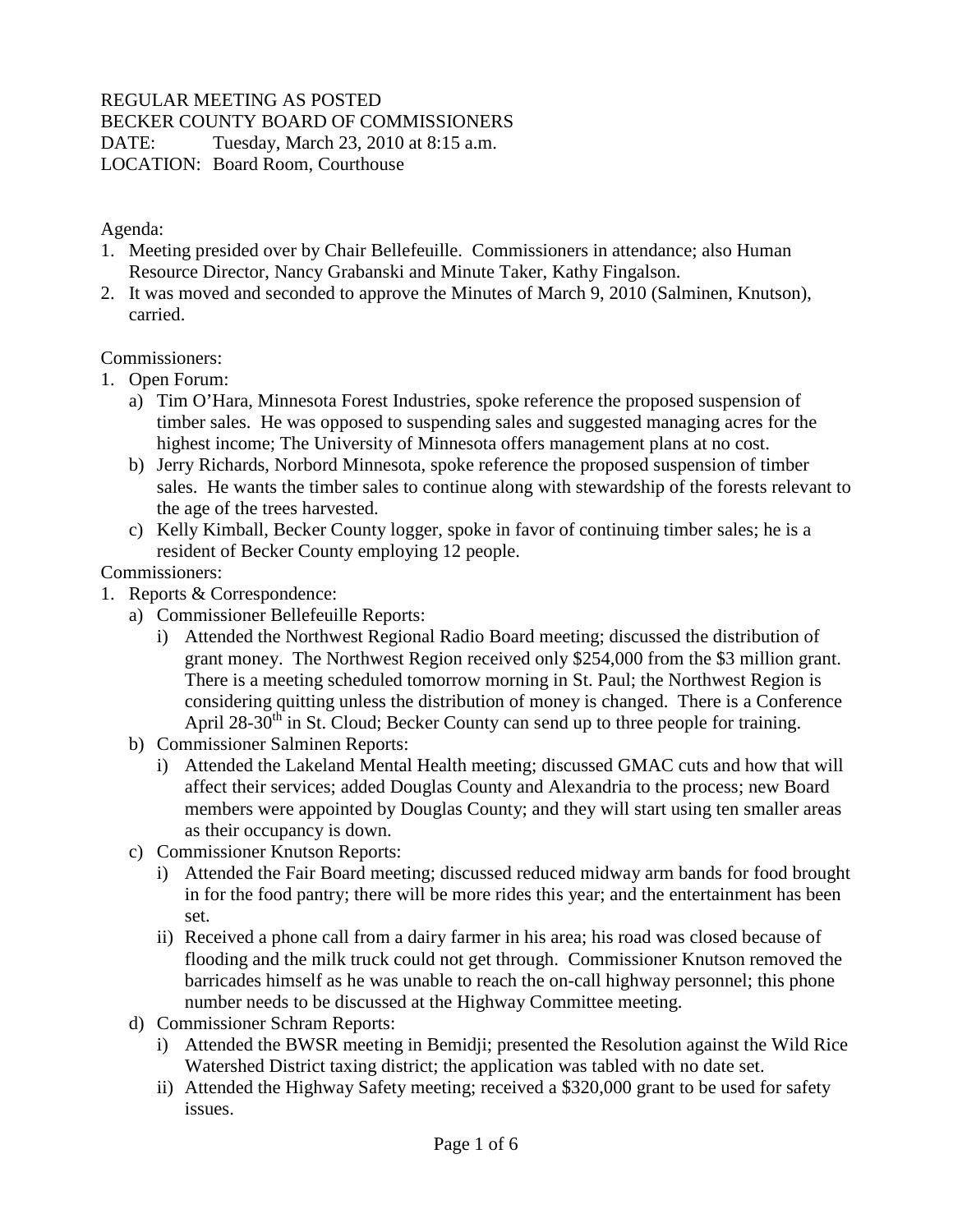- iii) Attended the Land of the Dancing Sky meeting; reviewed the report on the By-Laws and succession.
- iv) LMC Bay exceeded their goal and raised \$2,010 for the food pantry.
- v) Attended the Heartland Trail meeting; discussed the funding for land acquisition and planning; money expectations from the bonding bill; and the time line for the process.
- e) Commissioner Nelson Reports:
	- i) Attended the Highway Safety meeting with Commissioner Schram; discussed the safety report; miles driven weren't compared in death statistics.
	- ii) Attended the Lake Agassiz Regional Library meeting; discussed the recent audit; volunteer hours and link sites.
	- iii) Extended a thank you to Commissioner Schram for attending the BWSR meeting; it was agreed by consensus that Commissioner Schram would receive a per diem for attending the meeting.
- 2. Appointments:
	- a) The notice prior to publication for three appointments to the Pelican River Watershed District was reviewed.
- 3. It was moved and seconded to approve Resolution 03-10-2D authorizing the Board chair to execute the required addendum to the existing Joint Powers Agreement for the Regional Radio Board to implement the authorized modifications to vest selection of the Administrative Agent (Salminen, Schram), carried.

Auditor-Treasurer, Mary Hendrickson presented.

- 1. It was moved and seconded to approve the advertising notice for a public hearing for the new off sale liquor license for Gerald Hanson-DBA: Charlies Bar in Height of Land Township on April 13, 2010 at 9:00 a.m. (Salminen, Knutson), carried.
- 2. It was moved and seconded to approve the new on sale liquor license for Peggy Branstrom-Osage Bait & Tackle in Osage Township (Salminen, Knutson), carried.
- 3. It was moved and seconded to approve the combination on and off sale liquor license renewals for (1) Cari Hough-Curley's on Cotton Lake in Erie Township, (2) Lance Highman-Northern Inn in Toad Lake Township, and (3) Joy McNamara-County 17 Club in Lake View Township (Knutson, Salminen), carried.
- 4. It was moved and seconded to approve the on sale (includes Sunday) liquor license renewals for (1) Richard Lynch-Hotel Shoreham in Lake View Township, (2) Gerald Hanson-Charlies Bar in Height of Land Township, (3) Nancy Hofstrand-Randy's Lake Eunice in Lake Eunice Township, (4) Aaron Swenson-Bleachers in Lake View Township, (5) Wayne Crawford-Sunlite Bar & Grill in Detroit Township, (6) Jeffrey Krueger-Soo Pass Ranch in Lake View Township, (7) Michael Mercil-Little Easy on the Green in Lake View Township, (8) Matthew Anderson-Tri-Lakes Roadhouse Bar & Grill in Cormorant Township, (9) Robert Spizzo-Forest Hills Golf & R.V. Resort in Audubon Township, and (10) Jay Olness-Pit 611 in Lake Eunice Township (Schram, Salminen), carried.
- 5. It was moved and seconded to approve the off sale liquor license renewals for (1) John Johnson-Richwood Off Sale in Richwood Township and (2) Jody Beaudine-Lakes One Stop Shop in Cormorant Township (Salminen, Schram), carried.
- 6. It was moved and seconded to approve the wine & strong beer license renewal for Fred Brower-Cedar Crest Resort in Maple Grove Township (Knutson, Nelson), carried.
- 7. It was moved and seconded to approve the temporary 1-4 day on sale liquor license renewal for Detroit Lakes Lions Club, August 4-7 at Soo Pass Ranch during We Fest in Lake View Township (Salminen, Nelson), carried.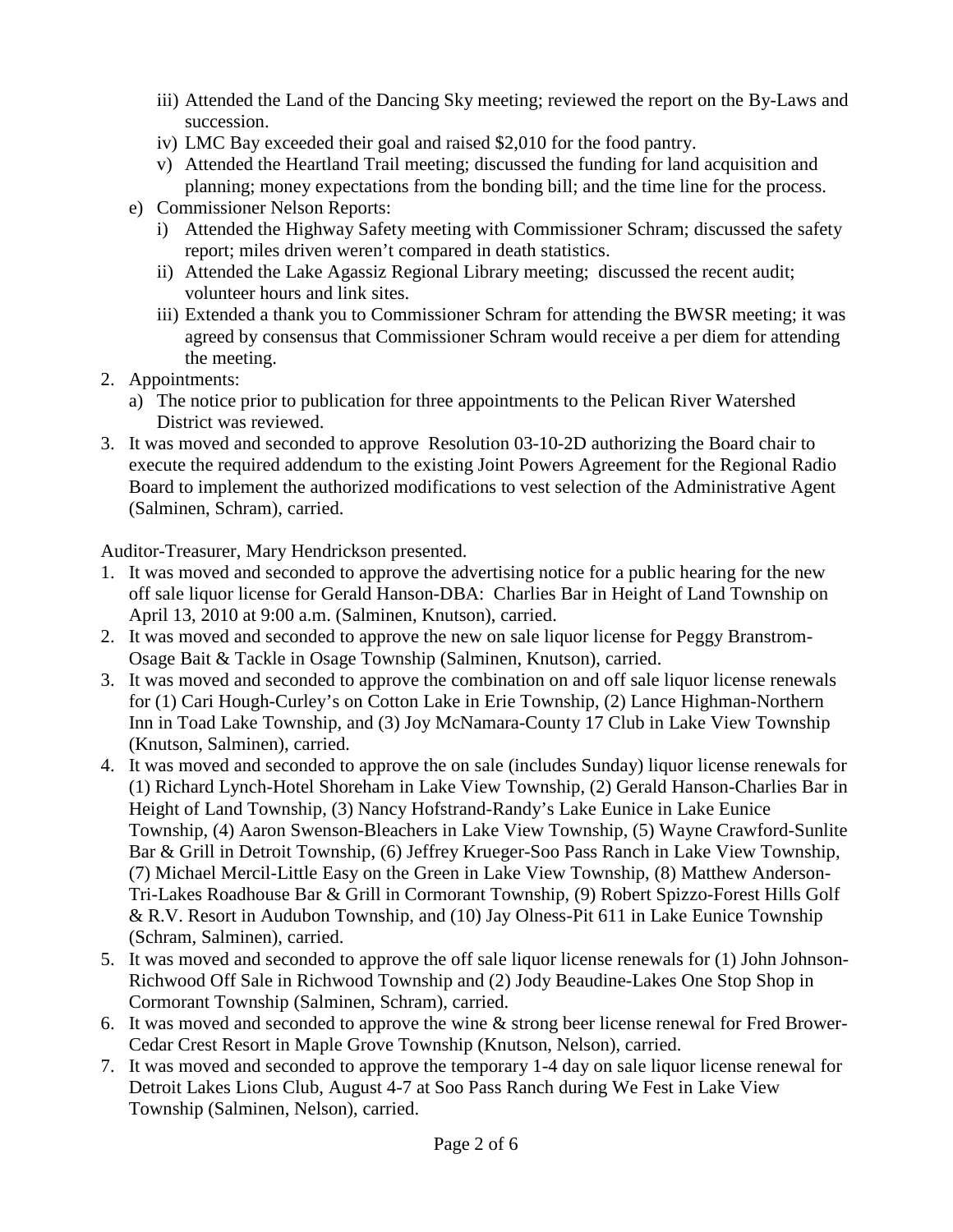- 8. It was moved and seconded to approve the combination on & off sale 3.2 beer license renewals for (1) Allen Chirpich-The Hideaway Resort in Shell Lake Township, (2) Anne Buelow-Jolly Fisherman Resort in Round Lake Township, (3) Roger Nelson-Elbow Lake Store & Bar in Round Lake Township, (4) Timothy Eischens-Two Inlets Country Store in Two Inlets Township, (5) Randy Blanford-Tamarac Resort in Sugar Bush Township, (6) Michael Levin-Green Valley Golf Course in Cormorant Township, (7) Jeffrey Krueger-Soo Pass Ranch in Lake View Township, and (8) Robert Miller-Frazee Golf Course in Burlington Township (Schram, Knutson), carried.
- 9. It was moved and seconded to approve the off sale 3.2 beer license renewals for (1) Matthew Anderson-Tri-Lakes Roadhouse Bar & Grill in Cormorant Township, (2) Bill Christlieb-Osage Country Market in Osage Township, (3) Peggy Branstrom-Osage Bait & Tackle in Osage Township, (4) Nancy Hofstrand-Randy's Lake Eunice in Lake Eunice Township, (5) Jay Olness-Pit 611 in Lake Eunice Township, (6) Jody Beaudine-Lakes One Stop Shop in Cormorant Township, (7) Rita Coalwell-Highway 59 Store in Detroit Township, (8) Shirley Kalberer-County 6 Gas & Bait in Lake View Township, (9) Fred Brower-Cedar Crest Resort in Maple Grove Township, (10) Wayne Crawford-Sunlite Bar-N-Grill in Detroit Township, (11) Gerald Hanson-Charlies Bar in Height of Land Township, and (12) Richard Sherbrooke-Cormorant Store in Cormorant Township (Nelson, Salminen), carried.
- 10. It was moved and seconded to approve the on sale 3.2 beer license renewal for Greg Johnson-Cormorant Lakes Sportsmans Club in Lake Eunice Township (Schram, Nelson), carried.
- 11. It was moved and seconded to approve the seasonal tobacco license renewal for Richard Lynch-Hotel Shoreman in Lake View Township (Salminen, Nelson), carried.
- 12. It was moved and seconded to approve the annual tubing license renewal for Roger Klemm-K&K Tubing in Erie Township (Salminen, Schram), carried.

Finance Committee Minutes, Nancy Grabanski presented.

- 1. It was moved and seconded to approve the Claims with the addition of Michael McGee for \$3,675 and MN Supreme Court for \$634 and the over 90 day claims (1) Carlin-Hoialmen Funeral Home for \$687.50, (2) Consolidated Plastics Company for \$199.43, (3) Hennepin Healthcare Systems Medical Center for \$125, and (4) Modern Heating for \$569.12 and the Auditor's Warrants for 3/9/10 in the amount of \$51,426.94 and 3/16/10 in the amount of \$66,580.01 (Salminen, Knutson), carried.
- 2. The Human Services claims were reviewed and it was recommended to approve as presented.
- 3. It was recommended by the Finance Committee to approve Natural Resource Management's request to apply for State grants for snowmobile trail improvements, to accept the low quote for trails signs in the Frazee-Vergas area; to accept the low quote for hand planting seedlings in 2010, and to approve the temporary suspension of timber auctions.
- 4. It was moved and seconded to approve the Maintenance purchase of cubicles for the Sheriff's Department up to \$15,700 (Salminen, Nelson), carried.
- 5. It was recommended by the Finance Committee to continue the Sheriff's request to reclassify a temporary part-time bailiff into a permanent part-time position and to approve an agreement with the State of MN Radio Board for equipment and maintenance.
- 6. It was recommended by the Finance Committee to approve the Highway's request for the Emergency Services addition to the contract with the State of MN, to authorize the final payment on SAP 03-607-18 and to accept the low bid for bituminous material.
- 7. It was moved and seconded to approve the Information Technology GIS software maintenance for \$7,567.76, the annual maintenance for the paging system at Human Services for \$760 and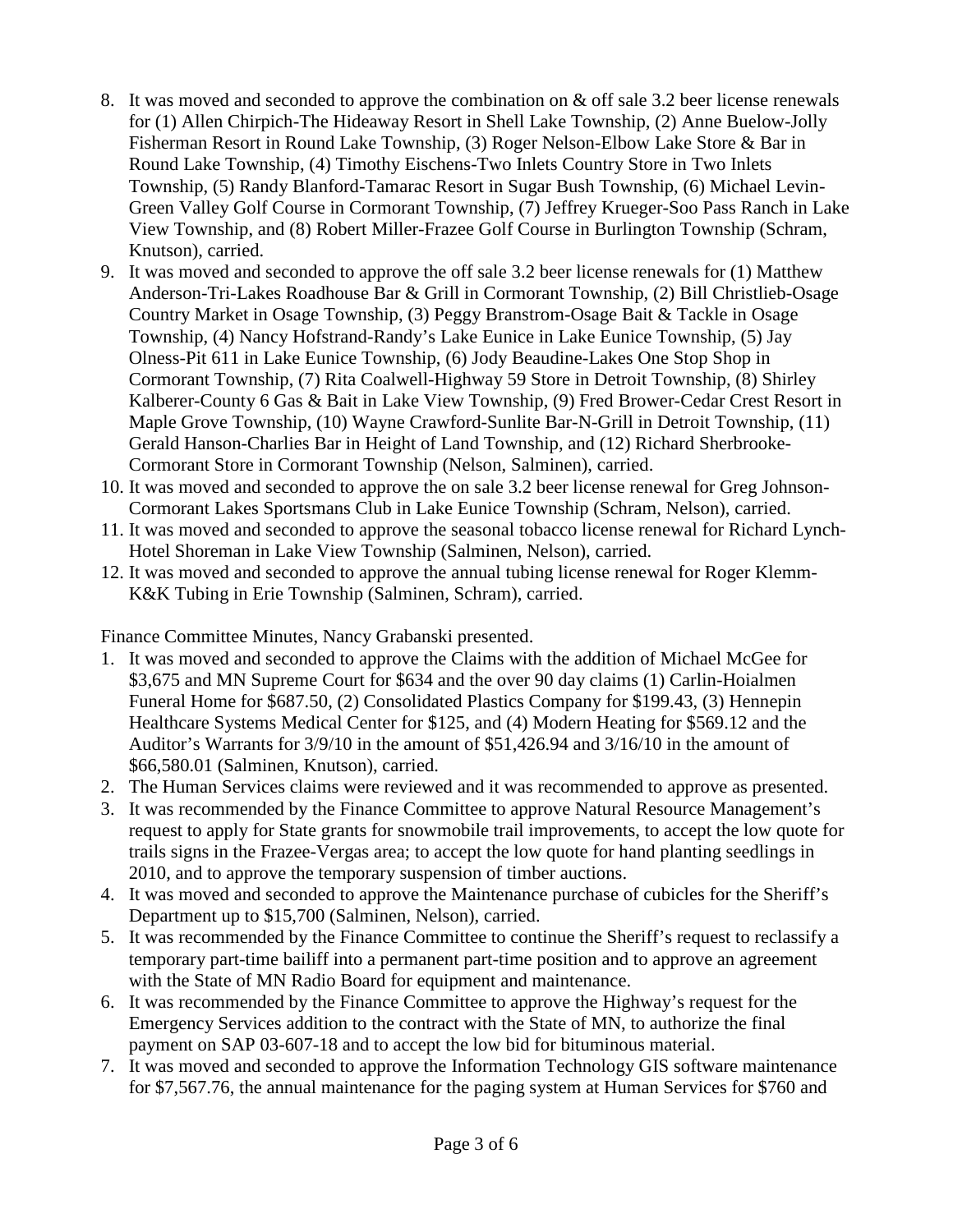the upgrade to the Docupro marriage license software upgrade in the Recorders Office for \$8,444 (Salminen, Knutson), carried.

8. Discussed the letter from MCIT regarding the funding issue associated with providing insurance to Community Action Programming entitites.

Environmental Services, Steve Skoog presented.

- 1 . It was moved and seconded to approve the Board Chair signing on behalf of the Board of Commissioners the letter to the Minnesota legislators thanking them for their support in Becker County's efforts to obtain funding for a new Transfer Station and the approval for funding to expand the Perham Resource Recovery and construction of an attached material recovery facility (Salminen, Schram), carried.
- 2 . Discussed the contract with Wenck & Associates regarding the transfer station; the subject will return to the Environmental Committee.
- 3 . Becker County is on the short list to received funding from the Block Grant to purchase recycling containers.

Economic Development Authority, Jon Thomsen presented.

1 . The annual report for the Economic Development Authority was presented.

Mahube, Insurance Issue with MCIT, Leah Pigatti presented.

1. It was moved and seconded to table Resolution 03-10-2A until after the Natural Resource Management presentation (Nelson, Knutson), carried.

Parks & Recreation, Chip Lohmeier presented.

- 1. It was moved and seconded to approve Resolution 03-10-2B for Becker County to enter into an agreement with the State of Minnesota for the snowmobile trail capital improvement grants and the County Auditor will act as the fiscal agent on behalf of the local unit of government (Salminen, Schram), carried.
- 2. It was moved and seconded to approve the low quote from Brushmarks Signs for the production of directional signs for area snowmobile trails for \$630.80 (Nelson, Salminen), carried.

Natural Resource Management, Chip Lohmeier presented.

- 1. It was moved and seconded to approve the low quote from Superior Forestry Services, Inc. for the hand planting of approximately 200,000 tree seedling for spring of 2010 for \$55.40 per thousand (Knutson, Salminen), carried.
- 2. It was moved and seconded to not suspend timber sales in Becker County and the subject will return to Committee for further discussion (Knutson, Nelson), carried.

Mahube, Insurance Issue with MCIT, Leah Pigatti presented.

- 1. It was moved and seconded to remove from the table Resolution 03-10-2A (Nelson, Knutson), carried.
- 2. It was moved and seconded to amend Resolution 03-10-2A encouraging MCIT to continue the discussion and to take steps necessary to assure that Mahube Community Council's MCIT membership is continued well into the future (Knutson, Nelson), carried.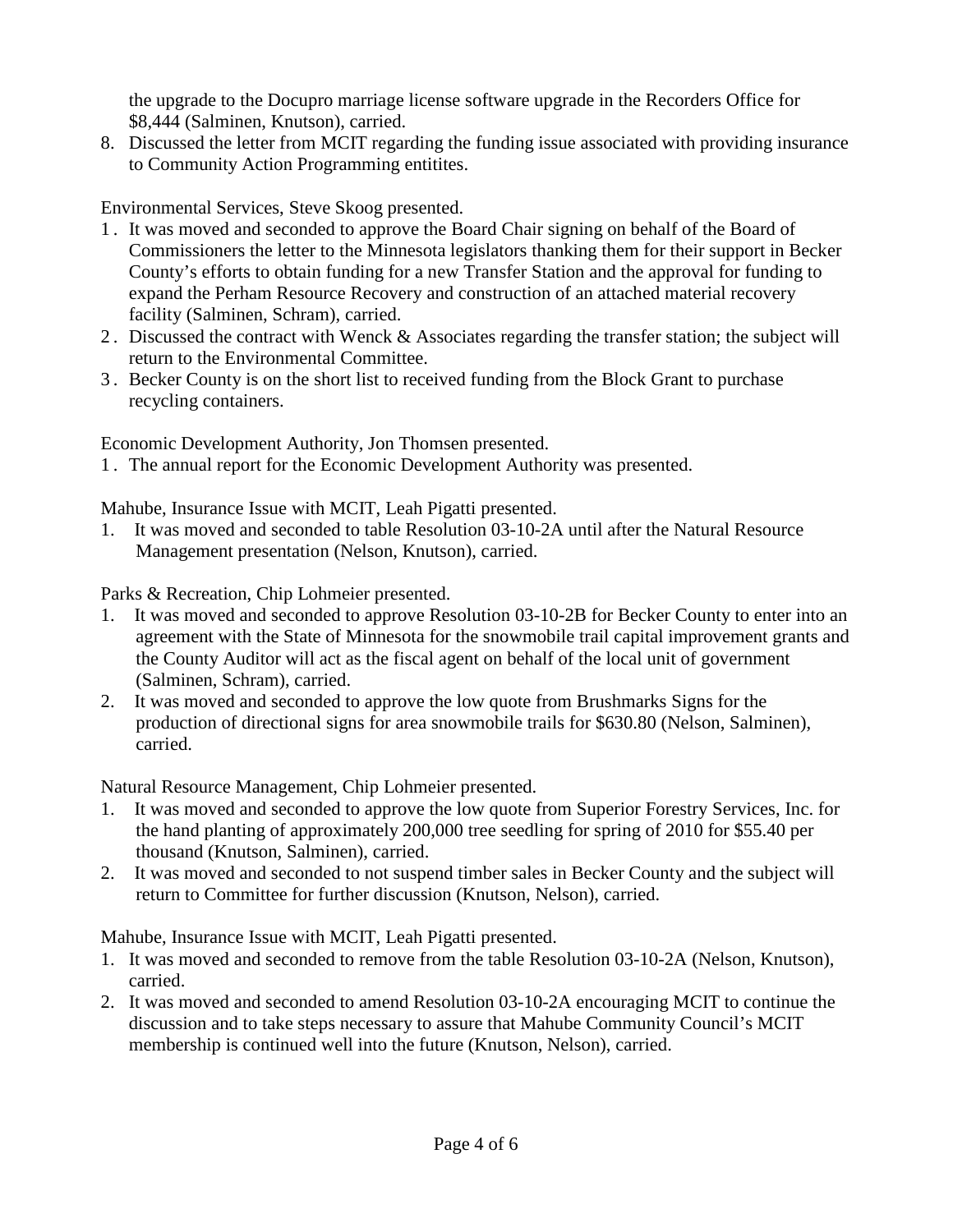Human Services, Nancy Nelson presented.

- 1. It was moved and seconded to approve addition of Resolution 03-10-2G to apply for a grant to the agenda (Nelson, Salminen), carried.
- 2. It was moved and seconded to approve Resolution 03-10-2G authorizing the Human Services Director to enter into and execute a grant contract through BTD Manufacturing, Inc., on behalf of Becker County (Knutson, Salminen), carried.
- 3. It was moved and seconded to approve Purchase of Service Agreements (1) Lakeland Mental Health Center, (2) Lakes Crisis and Resource Center, (3) White Earth Tribal Mental Health, (4) Solutions Behavioral Health Care, and (5) Sheila Ojala [Becker County workshop] (Schram, Salminen), carried.
- 4. It was moved and seconded to approve the Addendum to Purchase of Service Agreement with Lutheran Social Services (Salminen, Schram), carried.
- 5. It was moved and seconded to approve the Provider Service Agreement, Blue Cross Blue Shield Blue Plus of Minnesota (Salminen, Knutson), carried.
- 6. It was moved and seconded to accept the Child and Family Services Report, the Adult Services Report, and the Financial Support Report (Schram, Salminen), carried.
- 7. It was moved and seconded to approve the Human Services Claims (Nelson, Knutson), carried.
- 8. It was moved and seconded to accept the Community Health Report (Salminen, Knutson), carried.
- 9. It was moved and seconded to approve the Community Health Claims (Salminen, Nelson), carried.
- 10. It was moved and seconded to accept the Transit Ridership Report (Salminen, Knutson), carried.
- 11. It was moved and seconded to approve the Transit Claims (Knutson, Salminen), carried.

Minnesota Counties Intergovernmental Trust, Bob Goede presented.

1. The 2009 Annual Report was presented.

Sheriff, Tim Gordon presented.

- 1. It was moved and seconded to approve Resolution 03-10-2C to reclassify one temporary bailiff position to regular part-time status (Salminen, Schram), carried.
- 2. It was moved and seconded to acknowledge and approve State granting and agreement for the 800 mgz ARMER Radio System (Nelson, Salminen), carried.

Highway, Brad Wentz presented.

- 1 . It was moved and seconded to approve addition of Resolution 03-10-2H for bituminous material to the agenda (Nelson, Knutson), carried.
- 2 . A construction update was presented.
- 3 . It was moved and seconded to approve Resolution 03-10-2E amending the Master Contract No. 92424 with the Minnesota Department of Transportation to include language for Emergency Services (Nelson, Salminen), carried.
- 4 . It was moved and seconded to approve Resolution 03-10-2F accepting the completed project for Project Number SAP 03-607-18 and authorize final payment in the amount of \$100,373.16 by the County Engineer (Nelson, Salminen), carried.
- 5 . It was moved and seconded to approve Resolution 03-10-2H awarding the contracts to Flint Hills Resources for Emulsion Oils and Emulsion Option and authorizing the County Engineer to execute and enter into said contracts (Schram, Salminen), carried.
- 6 . Discussion was held on the emergency cell phone process and issue will be discussed at the Highway Committee meeting.